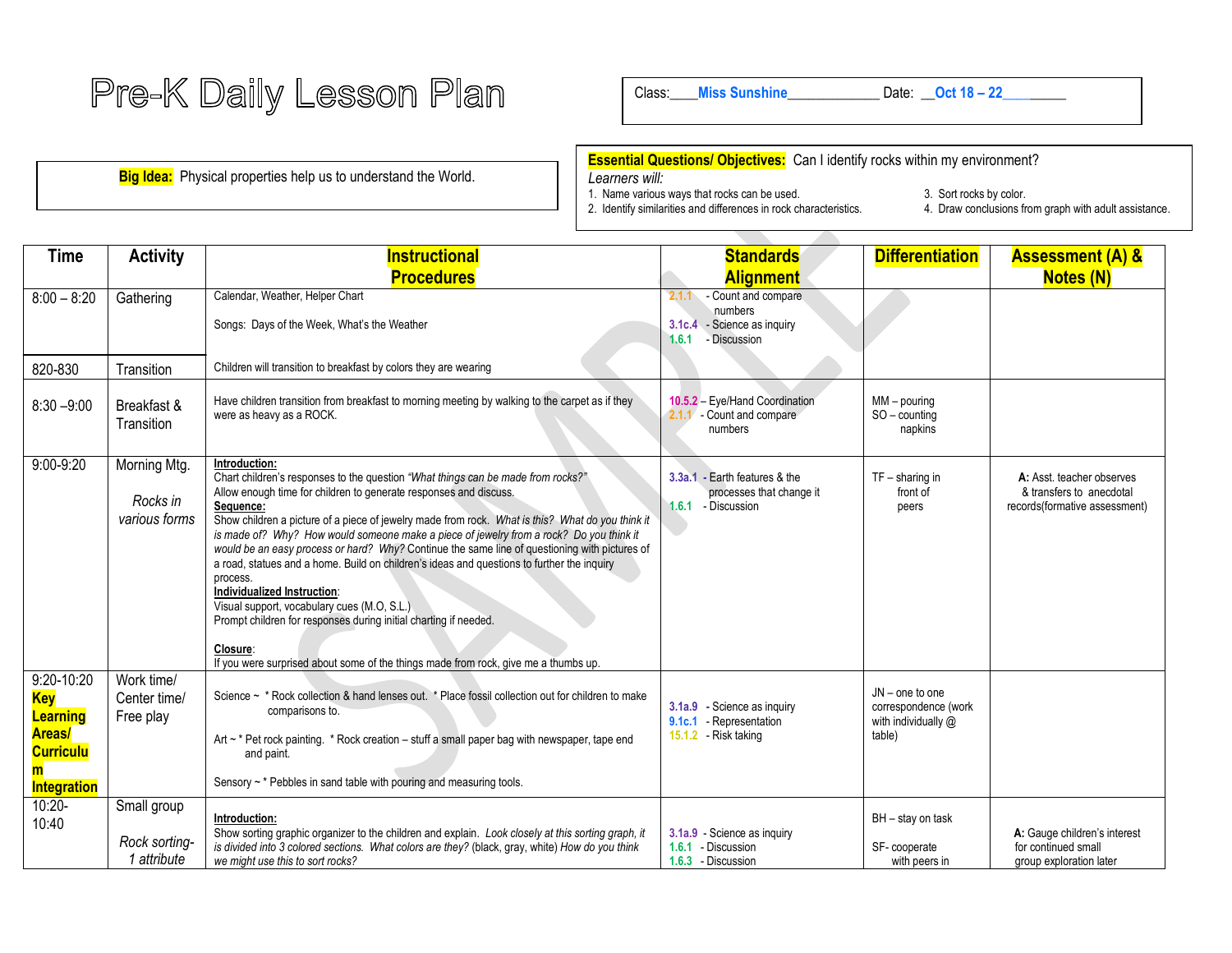|                                            |                                               | Sequence:<br>Give each child a rock. One by one, the children will put their rock into the corresponding<br>category they feel appropriate. When finished, look at the sorting graph and begin drawing<br>conclusions from the data. Let's count the number of rocks in each group. Write the matching<br>number in each section. Looking at the rocks and the numbers we wrote, which group has the<br>most rocks? How do you know? Which group has the least? Are there any groups that are<br>equal?<br>Individualized Instruction<br>Group responses, visual support, modeling<br>Closure: | 5.2.1 - Civic rights, responsibilities and<br>duties                                                                  | sharing                                           | in the week.                                                                               |
|--------------------------------------------|-----------------------------------------------|------------------------------------------------------------------------------------------------------------------------------------------------------------------------------------------------------------------------------------------------------------------------------------------------------------------------------------------------------------------------------------------------------------------------------------------------------------------------------------------------------------------------------------------------------------------------------------------------|-----------------------------------------------------------------------------------------------------------------------|---------------------------------------------------|--------------------------------------------------------------------------------------------|
| 10:40-<br>10:50                            | Transition                                    | Have each child share which category they chose for their rock and why? After sharing, they can<br>begin free play/center time/work time.<br>Children hop on one foot to the door and get ready to head outside.                                                                                                                                                                                                                                                                                                                                                                               |                                                                                                                       |                                                   |                                                                                            |
| $10:50-$<br>11:30                          | Gross Motor                                   |                                                                                                                                                                                                                                                                                                                                                                                                                                                                                                                                                                                                | 10.4.3 - Balance and strength                                                                                         | KB-balance and<br>coordination                    | N - Chalk outside for hopscotch                                                            |
| $11:30-$<br>11:40                          | Transition                                    |                                                                                                                                                                                                                                                                                                                                                                                                                                                                                                                                                                                                |                                                                                                                       |                                                   |                                                                                            |
| $11:45-$<br>12:15                          | Lunch                                         | Discussion at lunch tables - healthy vs. unhealthy foods                                                                                                                                                                                                                                                                                                                                                                                                                                                                                                                                       | 10.1-3.1 - Fundamentals of good<br>health                                                                             |                                                   | $A -$ based on children's discussion<br>during lunch                                       |
| $12:15-$<br>12:25                          | Transition                                    | Children can transition to carpet as they finish and look at books.                                                                                                                                                                                                                                                                                                                                                                                                                                                                                                                            |                                                                                                                       |                                                   |                                                                                            |
| $12:25 -$<br>12:40                         | Story time                                    | Read the book "Rocks" by Brenda Parks.<br>Discuss observations and allow children's responses and questions direct the inquiry.                                                                                                                                                                                                                                                                                                                                                                                                                                                                | 1.2.1 - Text analysis and<br>evaluation<br>1.2.3 - Fact and opinion<br>1.6.1 - Discussion<br>1.6.2 - Listening skills | $BB - answer$<br>question<br>relating to<br>story |                                                                                            |
| 12:45-2:15<br>$2:15 - 2:25$                | Rest time<br>Transition                       |                                                                                                                                                                                                                                                                                                                                                                                                                                                                                                                                                                                                |                                                                                                                       |                                                   | $N - SF - picked up at$<br>2 for appointment                                               |
| 2:30-2:50<br>$2:50 - 3$                    | Snack time<br>Transition                      |                                                                                                                                                                                                                                                                                                                                                                                                                                                                                                                                                                                                |                                                                                                                       |                                                   |                                                                                            |
| $3:00 - 3:15$                              | Afternoon<br>Mtg.<br>Hot potato<br>using rock | Introduction:<br>Explain rules for hot potato game and review behavior for when we are "out". Have children<br>enact appropriate and inappropriate behaviors.<br>Sequence:<br>Play game.<br>Individualized Instruction<br>Praise appropriate behaviors, modeling<br>Closure:<br>Children who are "out" can begin afternoon free play/center time/ work time.                                                                                                                                                                                                                                   | 25.4.1 - Social identity<br>25.2.1 - Emotional regulation<br>25.2.2 - Behavioral regulation<br>9.1b.2 - Performance   | MM-self<br>regulation                             | $A \sim$ Observe children for<br>appropriate and<br>inappropriate behavior<br>during game. |
| $3:15 - 4:15$<br>Curriculum<br>Integration | Work time<br>Center time<br>Free play         | Math - * Place various size/weighted rocks in a basket. Encourage children to predict which is<br>heaviest/lightest and weigh using balance scale. * Rock sorting - have a basket of<br>various colored rocks and encourage children to sort rocks by color and count.                                                                                                                                                                                                                                                                                                                         |                                                                                                                       |                                                   |                                                                                            |
| 4:15-4:25                                  | Transition                                    |                                                                                                                                                                                                                                                                                                                                                                                                                                                                                                                                                                                                |                                                                                                                       |                                                   |                                                                                            |